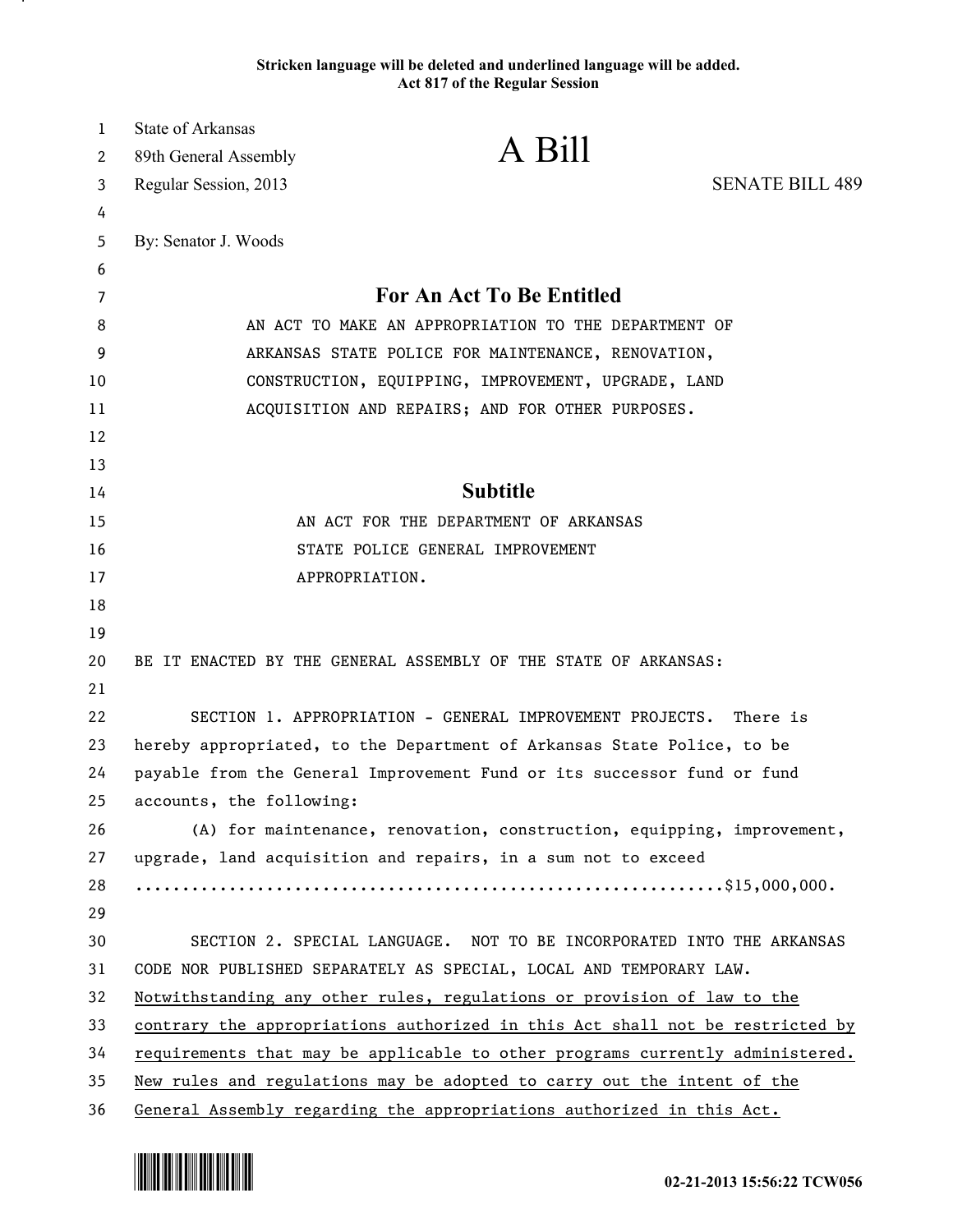SECTION 3. DISBURSEMENT CONTROLS. (A) No contract may be awarded nor obligations otherwise incurred in relation to the project or projects described herein in excess of the State Treasury funds actually available therefor as provided by law. Provided, however, that institutions and agencies listed herein shall have the authority to accept and use grants and donations including Federal funds, and to use its unobligated cash income or funds, or both available to it, for the purpose of supplementing the State Treasury funds for financing the entire costs of the project or projects enumerated herein. Provided further, that the appropriations and funds otherwise provided by the General Assembly for Maintenance and General Operations of the agency or institutions receiving appropriation herein shall not be used for any of the purposes as appropriated in this act. (B) The restrictions of any applicable provisions of the State Purchasing Law, the General Accounting and Budgetary Procedures Law, the Revenue Stabilization Law and any other applicable fiscal control laws of this State and regulations promulgated by the Department of Finance and Administration, as authorized by law, shall be strictly complied with in disbursement of any funds provided by this act unless specifically provided otherwise by law. 

 SECTION 4. LEGISLATIVE INTENT. It is the intent of the General Assembly that any funds disbursed under the authority of the appropriations contained in this act shall be in compliance with the stated reasons for which this act was adopted, as evidenced by the Agency Requests, Executive Recommendations and Legislative Recommendations contained in the budget manuals prepared by the Department of Finance and Administration, letters, or summarized oral testimony in the official minutes of the Arkansas Legislative Council or Joint Budget Committee which relate to its passage and adoption. 

 SECTION 5. EMERGENCY CLAUSE. It is found and determined by the General Assembly, that the Constitution of the State of Arkansas prohibits the appropriation of funds for more than a one (1) year period; that the effectiveness of this Act on July 1, 2013 is essential to the operation of the agency for which the appropriations in this Act are provided, and that in the event of an extension of the legislative session, the delay in the effective date of this Act beyond July 1, 2013 could work irreparable harm

02-21-2013 15:56:22 TCW056